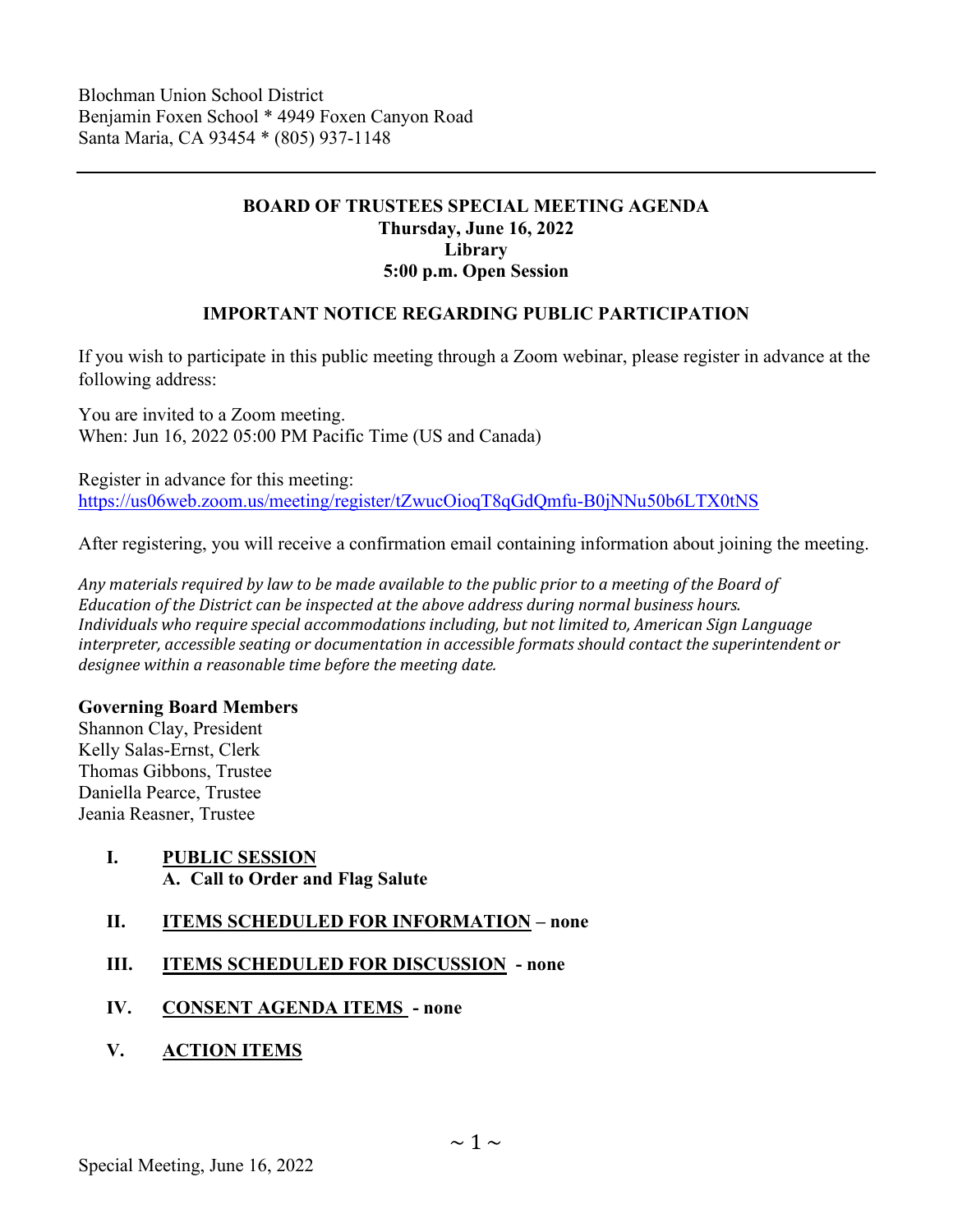## **A. Approval of Blochman Union School District's LCAP and associated documents:**

- **i. Budget Overview for Parents**
- **ii. 2022-2023 Local Control Accountability Plan**
- **iii. Local Performance Indicator Self-Reflection**

**\*\*\* IT IS RECOMMENDED THAT the Board of Education takes action to approve the abovereferenced documents as presented:**

| <b>MOVED:</b>           | <b>SECOND:</b>            |
|-------------------------|---------------------------|
| VOTE:                   |                           |
| <b>Shannon Clay:</b>    | Jeania Reasner:           |
| <b>Daniella Pearce:</b> | <b>Kelly Salas-Ernst:</b> |
| <b>Thomas Gibbons:</b>  |                           |

#### **B. Approval of Blochman Union School District's 2022/2023 Adopted Budget.**

**\*\*\* IT IS RECOMMENDED THAT the Board of Education takes action to approve the 2022/2023 Adopted Budget as presented:**

| <b>MOVED:</b>           | <b>SECOND:</b>            |
|-------------------------|---------------------------|
| VOTE: '                 |                           |
| Shannon Clay:           | Jeania Reasner:           |
| <b>Daniella Pearce:</b> | <b>Kelly Salas-Ernst:</b> |
| <b>Thomas Gibbons:</b>  |                           |

**C. Approval of Resolution 2022-06-16, Candidate's Statements of Qualifications.** 

**\*\*\* IT IS RECOMMENDED THAT the Board of Education takes action to approve Resolution 2022-06-16, Candidate's Statements of Qualifications as presented:**

| <b>MOVED:</b><br>VOTE:                            | <b>SECOND:</b>            |  |
|---------------------------------------------------|---------------------------|--|
| <b>Shannon Clay:</b>                              | Jeania Reasner:           |  |
| <b>Daniella Pearce:</b><br><b>Thomas Gibbons:</b> | <b>Kelly Salas-Ernst:</b> |  |

# **VI. PUBLIC COMMENTS PUBLIC COMMENTS ARE WELCOME**

The Blochman Union School District will receive public comments about items not appearing on today's agenda, as well as other matters within the subject matter jurisdiction of the Board. All such comments will be received during the Public Comments section of the agenda. Individuals who address the Board are limited to three (3) minutes to speak on any item and a total of 10 minutes on all items for their presentation. The Board may limit the total time for all public comment to 30 minutes. Persons needing additional time are requested to submit the information in writing.

For comments concerning matters not on the agenda, open meeting laws and fairness to other residents who may have an interest in your topic prohibit the Board from taking action or engaging in